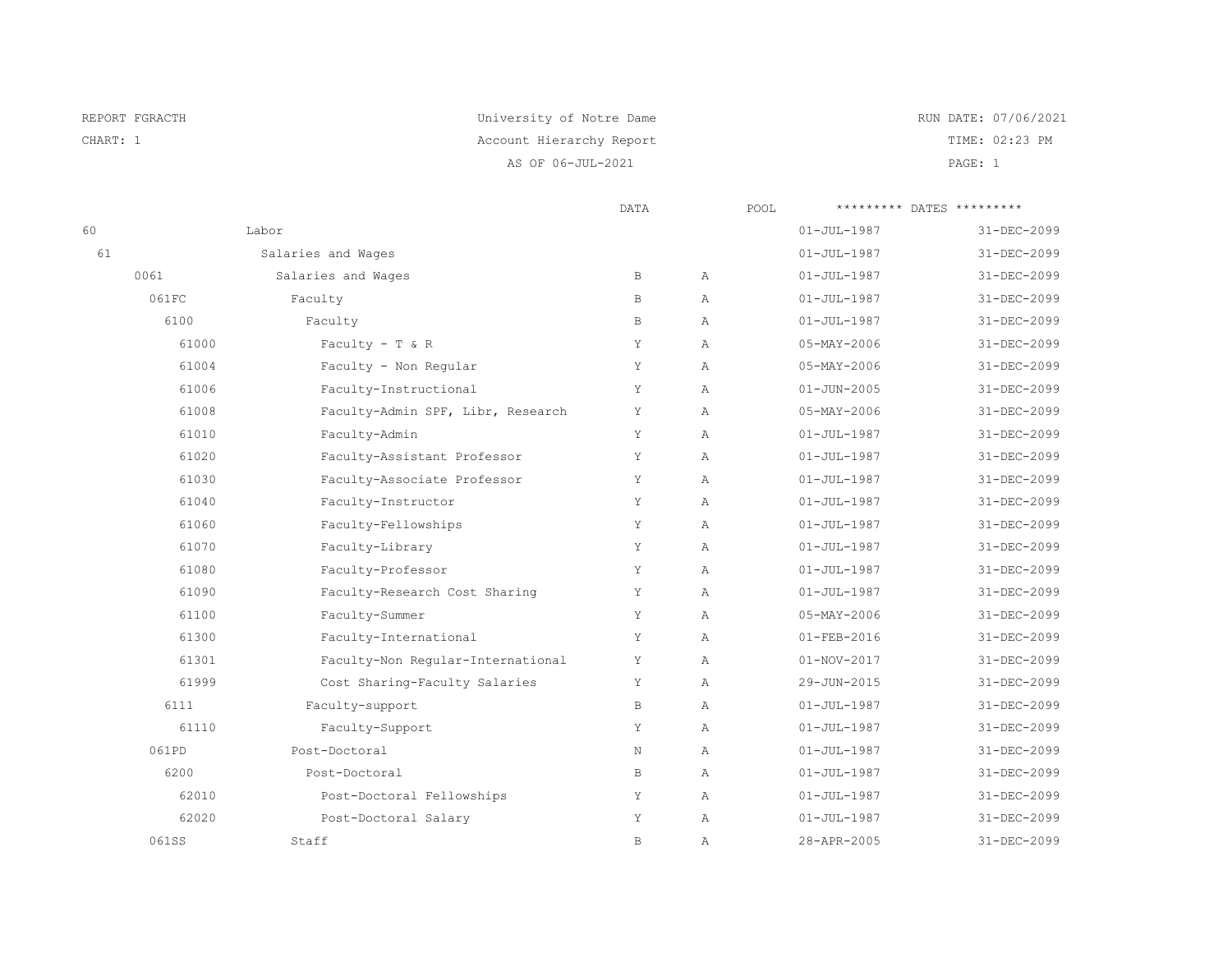|    | 6400  | Staff                             | $\, {\bf B}$ | Α             | $01 - JUL - 1987$ | 31-DEC-2099 |
|----|-------|-----------------------------------|--------------|---------------|-------------------|-------------|
|    | 64010 | Staff-Administrative              | Y            | Α             | $01 - JUL - 1987$ | 31-DEC-2099 |
|    | 64015 | Staff-Temp Administrative         | Υ            | $\mathbb{A}$  | $01 - JUL - 1987$ | 31-DEC-2099 |
|    | 64020 | Staff-Service                     | Y            | $\mathbb{A}$  | $01 - JUL - 1987$ | 31-DEC-2099 |
|    | 64023 | Staff-Service-PT                  | Υ            | Α             | $30 - JUN - 2006$ | 31-DEC-2099 |
|    | 64025 | Staff-Lab Technicians             | Y            | $\mathbb{A}$  | $01 - JUL - 1987$ | 31-DEC-2099 |
|    | 64030 | Staff-Support                     | Y            | $\mathcal{A}$ | $01 - JUL - 1987$ | 31-DEC-2099 |
|    | 64035 | Staff-Temp                        | Y            | $\mathbb{A}$  | $05 - MAX - 2006$ | 31-DEC-2099 |
|    | 64040 | Staff-Temporary/Seasonal          | Y            | Α             | $01 - JUL - 1987$ | 31-DEC-2099 |
|    | 64300 | Staff-International               | Y            | $\mathbb{A}$  | $01 - FEB - 2016$ | 31-DEC-2099 |
|    | 061ST | Student                           | N            | $\mathbb{A}$  | 17-NOV-2015       | 31-DEC-2099 |
|    | 6300  | Graduate Student                  | $\mathbb B$  | $\lambda$     | 17-NOV-2015       | 31-DEC-2099 |
|    | 63010 | Graduate Hourly                   | Y            | $\mathbb{A}$  | 10-MAY-2010       | 31-DEC-2099 |
|    | 63015 | Graduate Additional Pay           | Y            | $\mathbb{A}$  | 11-APR-2013       | 31-DEC-2099 |
|    | 63020 | Graduate Administrative Assistant | Y            | $\mathbb{A}$  | $01 - JUL - 2013$ | 31-DEC-2099 |
|    | 63021 | Research Assistant                | Y            | $\mathbb{A}$  | $01 - JUL - 2009$ | 31-DEC-2099 |
|    | 63022 | Teaching Assistant                | Y            | $\lambda$     | $01 - JUL - 2009$ | 31-DEC-2099 |
|    | 63023 | Instructor of Record              | Y            | Α             | $01 - JUL - 2009$ | 31-DEC-2099 |
|    | 63024 | Project Research Assistant        | Y            | $\mathbb{A}$  | 11-APR-2013       | 31-DEC-2099 |
|    | 63025 | Graduate Assistant-Tuition        | Y            | $\mathbb{A}$  | $01 - JUL - 1987$ | 31-DEC-2099 |
|    | 63026 | Fellowship (Stipend)              | Υ            | $\mathbb{A}$  | 11-APR-2013       | 31-DEC-2099 |
|    | 6301  | Undergraduate Student             | B            | $\mathbb{A}$  | 17-NOV-2015       | 31-DEC-2099 |
|    | 63030 | Undergraduate-Salaries            | Y            | $\mathbb{A}$  | 17-NOV-2015       | 31-DEC-2099 |
|    | 63035 | Undergraduate-Stipends            | Y            | $\mathbb{A}$  | 17-NOV-2015       | 31-DEC-2099 |
|    | 63040 | Undergraduate-Federal Work Study  | Y            | Α             | 17-NOV-2015       | 31-DEC-2099 |
|    | 061TT | Contingency Labor                 | N            | $\mathbb{A}$  | 17-NOV-2015       | 31-DEC-2099 |
|    | 6105  | Contingency Labor                 | $\mathbf{B}$ | $\mathbb{A}$  | 17-NOV-2015       | 31-DEC-2099 |
|    | 61050 | Contingency Labor                 | $\mathbf{B}$ | $\mathbb{A}$  | 16-NOV-2017       | 31-DEC-2099 |
| 65 |       | <b>Benefits</b>                   |              |               | $01 - JUL - 1987$ | 31-DEC-2099 |
|    | 0065  | Benefits                          | B            | $\mathbb{A}$  | $01 - JUL - 1987$ | 31-DEC-2099 |
|    | 065BN | Benefits                          | N            | $\mathbb{A}$  | $01 - JUL - 1987$ | 31-DEC-2099 |
|    | 6500  | Benefits                          | $\mathbf{B}$ | $\mathbb{A}$  | $01 - JUL - 1987$ | 31-DEC-2099 |
|    | 65000 | Benefits                          | Υ            | Α             | $30 - JUN - 2005$ | 31-DEC-2099 |
|    | 65010 | Retirement Plan                   | Y            | Α             | 23-DEC-2008       | 31-DEC-2099 |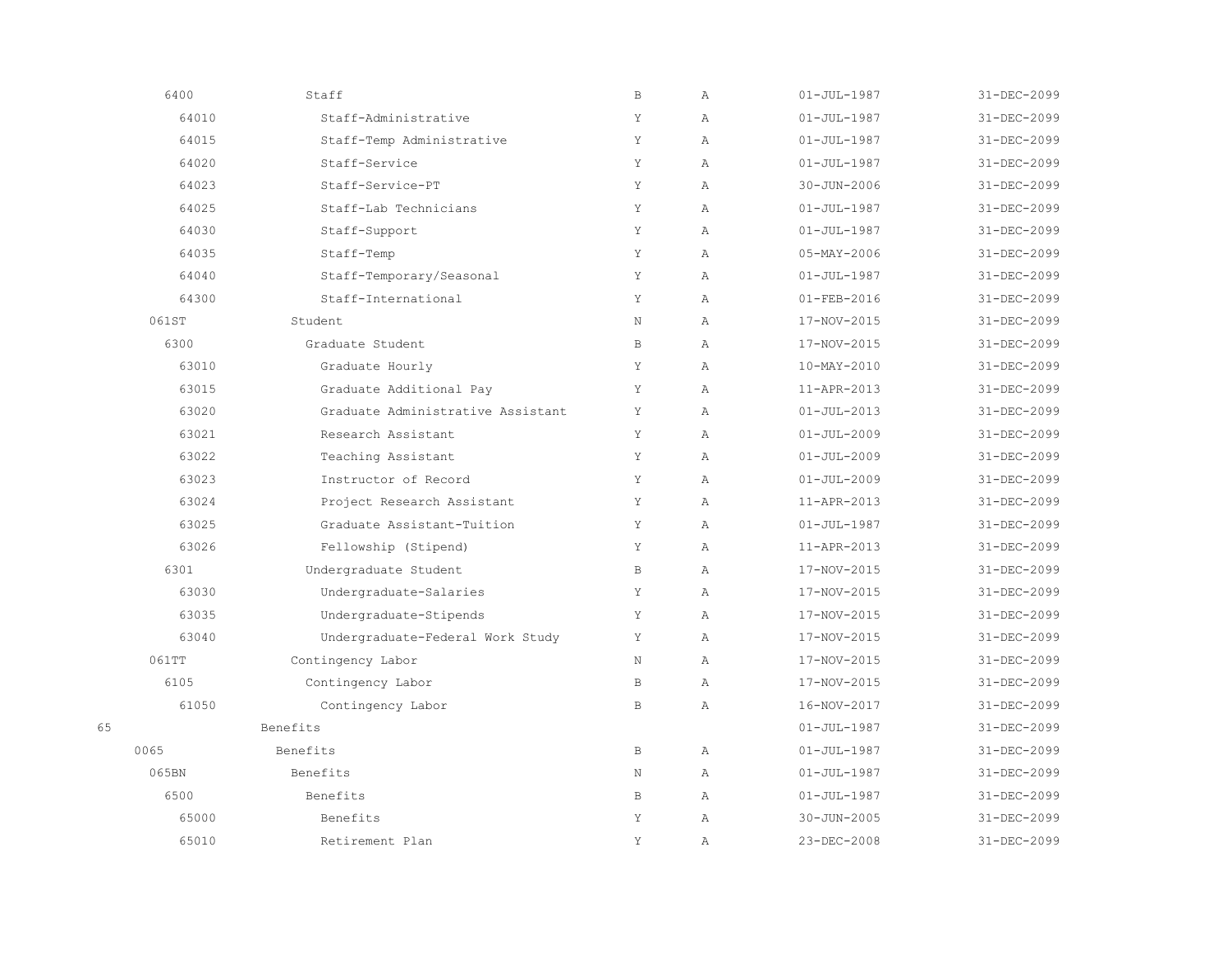| 65014 | Retirement Plan Adjustment          | Y            | $\mathbb{A}$  | 23-DEC-2008                         | 31-DEC-2099       |
|-------|-------------------------------------|--------------|---------------|-------------------------------------|-------------------|
| 65020 | CSC                                 | Y            | $\lambda$     | $01 - JUL - 1987$                   | 31-DEC-2099       |
| 65024 | Religious-non CSC                   | Y            | $\lambda$     | $01 - JUL - 1987$                   | 31-DEC-2099       |
| 65080 | Medical                             | Y            | $\mathbb{A}$  | $01 - JUL - 1987$                   | 31-DEC-2099       |
| 65081 | Wellness Center                     | Y            | $\mathbb{A}$  | $01 - JUL - 1987$                   | 31-DEC-2099       |
| 65100 | Social Security                     | Y            | $\mathbb{A}$  | $01 - JUL - 1987$                   | 31-DEC-2099       |
| 65200 | Benefit Encumbrances                | Y            | $\mathbbm{I}$ | 11-APR-2013 12-APR-2013 31-DEC-2099 |                   |
| 65300 | Benefits-International Faculty      | Υ            | Α             | $01 - JUN - 2019$                   | 31-DEC-2099       |
| 65301 | Benefits-International Staff        | Y            | $\mathbb{A}$  | $01 - JUN - 2019$                   | 31-DEC-2099       |
| 65999 | Cost Sharing - Benefits             | Y            | $\lambda$     | 29-JUN-2015                         | 31-DEC-2099       |
| 0066  | Benefit Payments and Accruals       | $\, {\bf B}$ | $\mathbb{A}$  | $01 - JUL - 1987$                   | 31-DEC-2099       |
| 066BA | Benefit Payments and Accruals       | B            | $\mathbb{A}$  | $01 - JUL - 1987$                   | 31-DEC-2099       |
| 6600  | Benefits-Retirement                 | B            | $\lambda$     | $01 - JUL - 1987$                   | 31-DEC-2099       |
| 65015 | Periodic Benefit Cost-Pension       | Y            | $\lambda$     | $11 - JUL - 2008$                   | 31-DEC-2099       |
| 66000 | Non-Acad Pensn-Payments to Retirees | Y            | $\mathbb{A}$  | $04 - AUG - 2004$                   | 31-DEC-2099       |
| 66001 | Contribution Refunds to Retirees    | Υ            | $\mathbf{I}$  | 19-DEC-2008                         | 31-DEC-2099       |
| 66002 | Term Vested Pension Payout          | Υ            | Α             | $01 - MAR - 2016$                   | 31-DEC-2099       |
| 66006 | Periodic Benefit Cost-OPEB          | Y            | $\lambda$     | $11 - JUL - 2008$                   | 31-DEC-2099       |
| 6610  | Benefits-Support                    | $\mathbb B$  | $\mathbb{A}$  | $01 - JUL - 1987$                   | 31-DEC-2099       |
| 66105 | Stipends                            | Y            | $\mathbb{A}$  | $01 - JUL - 1987$                   | 31-DEC-2099       |
| 66120 | Stipends-Dissertation Year          | Y            | $\lambda$     | $01 - JUL - 1987$                   | $31 - DEC - 2099$ |
| 66132 | Participant Support Payments-NIC    | Υ            | $\mathbb{A}$  | 20-SEP-2016                         | 31-DEC-2099       |
| 66138 | Stipends-Participant Stipend        | Y            | $\mathbb{A}$  | $01 - JUL - 1987$                   | 31-DEC-2099       |
| 66145 | Undergraduate-Federal Work Study    | Y            | Α             | $01 - JUL - 1987$                   | 31-DEC-2099       |
| 6620  | Benefits-Educational                | B            | $\mathbb{A}$  | $01 - JUL - 1987$                   | 31-DEC-2099       |
| 66201 | Educ Benefits-Children-St. Marys    | Υ            | $\lambda$     | $01 - JUL - 1987$                   | 31-DEC-2099       |
| 66210 | Educ Benefits-Children-Portable     | Y            | $\mathbb{A}$  | $01 - JUL - 1987$                   | $31 - DEC - 2099$ |
| 66223 | Educ Bnfits-Student Aid Scholarship | Y            | $\mathbb{A}$  | $01 - JUL - 1987$                   | 31-DEC-2099       |
| 66224 | Educ Benefits-Assistant Rectors     | Y            | $\mathbb{A}$  | $01 - MAX - 2008$                   | 31-DEC-2099       |
| 66235 | Employee Tuition Benefits           | Υ            | $\mathbb{A}$  | $01 - JUL - 1987$                   | 31-DEC-2099       |
| 66246 | Employee Tuition Benefits-Non ND    | Υ            | $\mathbb{A}$  | $01 - JUL - 1987$                   | 31-DEC-2099       |
| 6630  | Benefits-Insurance                  | B            | $\mathbb{A}$  | $01 - JUL - 1987$                   | 31-DEC-2099       |
| 66305 | FSA Administration Fees             | Y            | $\mathbb{A}$  | $01 - JUL - 1987$                   | 31-DEC-2099       |
| 66312 | FSA Prior Year Forfeitures          | Y            | $\mathbb{A}$  | $01 - JUL - 1987$                   | 31-DEC-2099       |
|       |                                     |              |               |                                     |                   |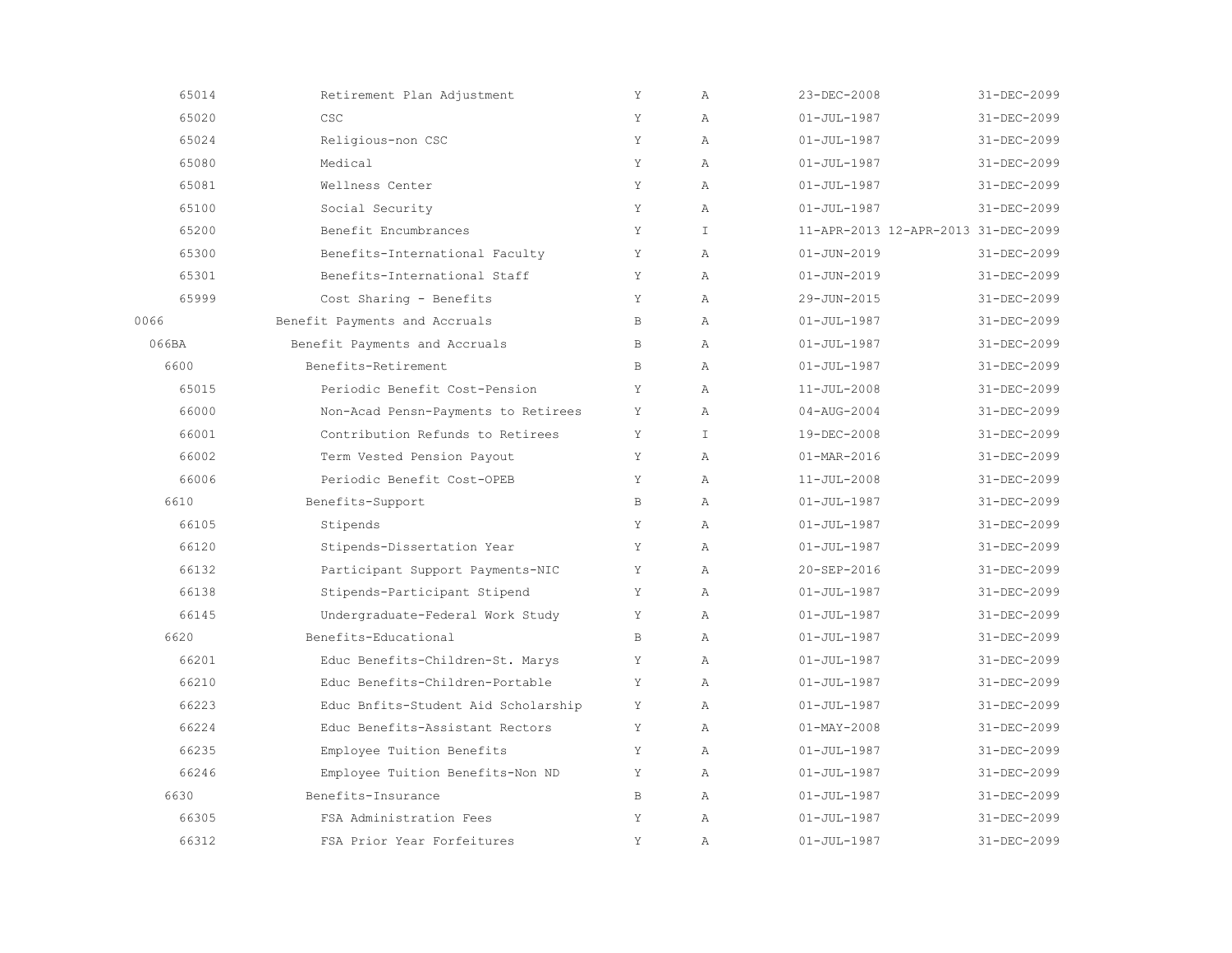|    | 66320 | Insurance-Dental                    | Y            | Α            | $01 - JUL - 1987$                   | 31-DEC-2099       |
|----|-------|-------------------------------------|--------------|--------------|-------------------------------------|-------------------|
|    | 66337 | Insurance-LT Disability             | Υ            | Α            | 25-JUL-2016                         | 31-DEC-2099       |
|    | 66338 | Insurance-ST Disability             | Y            | $\mathbb{A}$ | 25-JUL-2016                         | 31-DEC-2099       |
|    | 66348 | Group Life                          | Y            | $\mathbb{A}$ | $01 - JUL - 1987$                   | 31-DEC-2099       |
|    | 66359 | Insurance-Workmans Compensatn       | Υ            | $\lambda$    | $01 - JUL - 1987$                   | 31-DEC-2099       |
|    | 66360 | Insurance-Unemployment Compensation | Y            | $\lambda$    | $01 - JUN - 2011$                   | 31-DEC-2099       |
|    | 6640  | Benefits-Employee Assistance        | B            | $\mathbb{A}$ | $01 - JUL - 1987$                   | 31-DEC-2099       |
|    | 66402 | Adoption Expense                    | Y            | A            | $01 - JUL - 1987$                   | 31-DEC-2099       |
|    | 66415 | Allowance-Moving                    | Y            | $\lambda$    | 10-AUG-2004 31-AUG-2004 31-DEC-2099 |                   |
|    | 66420 | Back-up Care                        | Y            | $\mathbb{A}$ | $01 - NOV - 2016$                   | $31 - DEC - 2099$ |
|    | 66426 | Employee Assistance Program         | Y            | $\lambda$    | $01 - JUL - 1987$                   | 31-DEC-2099       |
|    | 66450 | Flu Shots/Other innoculations       | Y            | $\lambda$    | $01 - JUL - 1987$                   | 31-DEC-2099       |
|    | 66490 | Widow/Widower Benefit               | Υ            | $\lambda$    | $01 - JUL - 2011$                   | 31-DEC-2099       |
|    | 6650  | Benefits-Wellness Center            | B            | $\mathbb{A}$ | $01 - JUL - 2012$                   | 31-DEC-2099       |
|    | 66500 | Wellness Center                     | Y            | $\mathbb{A}$ | $01 - JUL - 2012$                   | 31-DEC-2099       |
|    | 6670  | Benefits-International Programs     | B            | $\lambda$    | $01 - FEB - 2019$                   | 31-DEC-2099       |
|    | 66705 | Tantur-Staff Severance              | Y            | A            | $31 - JAN - 2019$                   | 31-DEC-2099       |
|    | 66707 | Taxes - International Employees     | Υ            | Α            | $04 - JUN - 2020$                   | 31-DEC-2099       |
|    | 6690  | Benefits-Other, Miscellaneous       | $\, {\bf B}$ | $\mathbb{A}$ | 18-JUN-2012                         | 31-DEC-2099       |
|    | 66950 | Reserved Parking Deduction          | Y            | $\lambda$    | 18-JUN-2012                         | 31-DEC-2099       |
|    | 0067  | Benefits-TEST                       | N            | $\mathbb{A}$ | 17-JAN-2019                         | 31-DEC-2099       |
|    | 067BN | Benefits-TEST Account               | N            | $\mathbb{A}$ | 17-JAN-2019                         | 31-DEC-2099       |
|    | 6700  | Benefits-TEST Account               | N            | $\mathbb{A}$ | 17-JAN-2019                         | 31-DEC-2099       |
|    | 67000 | Benefits-TEST Account               | N            | $\lambda$    | $17 - JAN - 2019$                   | 31-DEC-2099       |
| 68 |       | Other Payments                      |              |              | 30-JUN-2005                         | 31-DEC-2099       |
|    | 0068  | Other Payments                      | B            | $\mathbb{A}$ | $30 - JUN - 2005$                   | 31-DEC-2099       |
|    | 068FA | Student Assistance-Financial Aid    | $\mathbb B$  | $\mathbb{A}$ | $30 - JUN - 2005$                   | 31-DEC-2099       |
|    | 6800  | Graduate Assistance                 | $\mathbb B$  | $\lambda$    | $30 - JUN - 2005$                   | 31-DEC-2099       |
|    | 68010 | Graduate Aid                        | Y            | $\lambda$    | $30 - JUN - 2005$                   | 31-DEC-2099       |
|    | 68091 | Graduate-Support                    | Y            | $\mathbb{A}$ | 30-APR-2006                         | $31 - DEC - 2099$ |
|    | 6810  | Undergraduate Assistance            | B            | $\mathbb{A}$ | 31-MAY-2006                         | 31-DEC-2099       |
|    | 68105 | Grant-in-Aid                        | Y            | $\mathbb{A}$ | $30 - JUN - 2005$                   | 31-DEC-2099       |
|    | 68196 | Undergraduate-Other Support         | Υ            | Α            | 30-APR-2006                         | 31-DEC-2099       |
|    | 068SV | Payments                            | $\mathbb B$  | $\mathbb{A}$ | $30 - JUN - 2005$                   | 31-DEC-2099       |